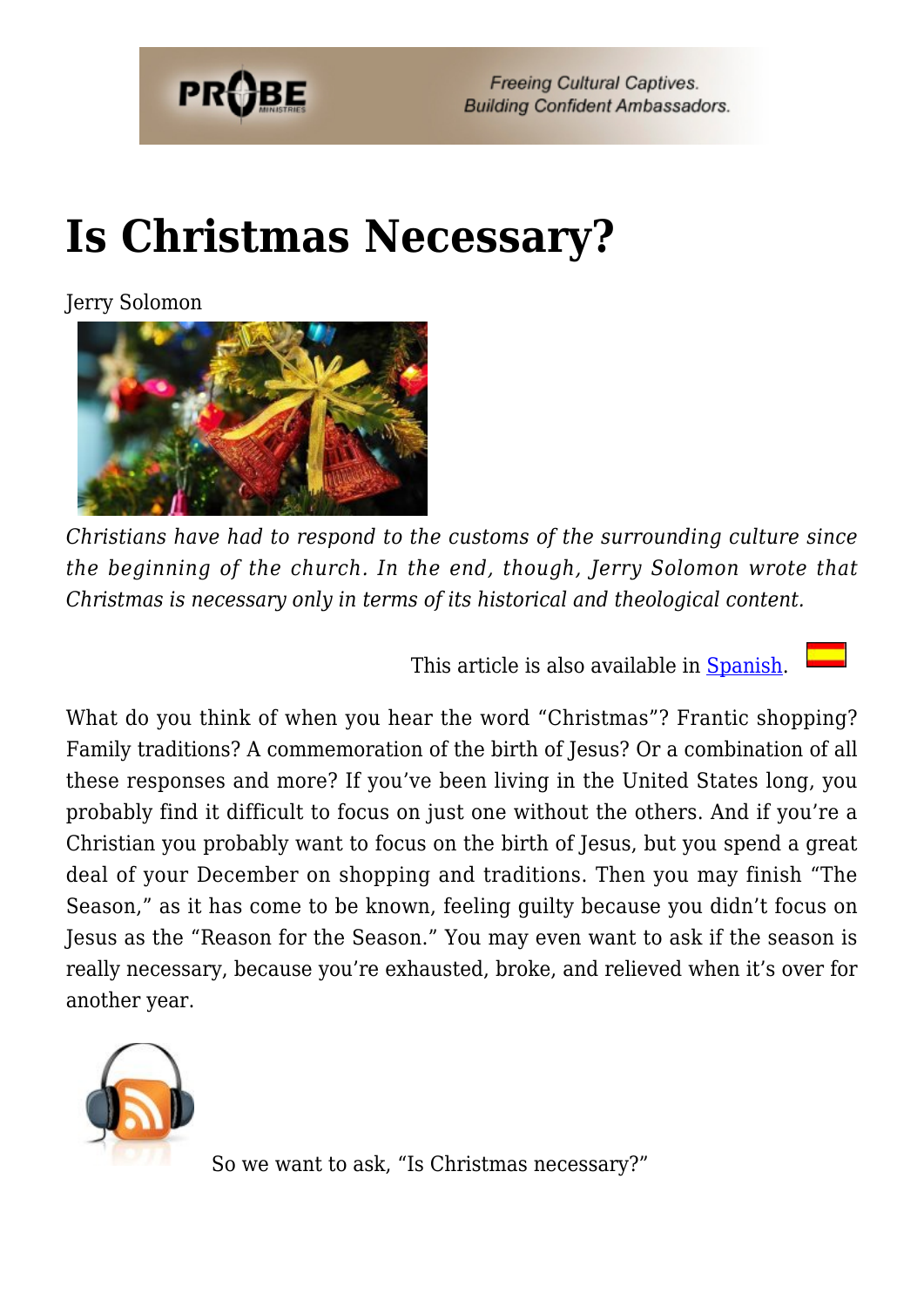

In order to address this question we will focus first on a history of the celebration and its accompanying customs. Then we will concentrate on whether economics, traditions, or theology make it necessary.

# **A Brief History of Christmas**

The very early church has not left us with any indication that Christmas was a part of their yearly calendar. Certainly the New Testament doesn't include such an emphasis. Philip Schaff, a church historian, offers three reasons for this.

In the first place, no corresponding festival was presented by the Old Testament, as in the case of Easter and Pentecost. In the second place, the day and month of the birth of Christ are nowhere stated in the gospel history, and cannot be certainly determined. Again: the church lingered first of all about the death and resurrection of Christ, the completed fact of redemption, and made this the center of the weekly worship and the church year. Finally: the earlier feast of Epiphany…afforded a substitute. The artistic religious impulse, however, which produced the whole church year, must sooner or later have called into existence a festival which forms the groundwork of all other annual festivals in honor of Christ. $\{1\}$ 

So the Christmas celebration appeared comparatively late in church history. And it appeared as the result of a change in the ways Christians dealt with their surrounding culture. In order to see the progression of this change, it will be helpful if we consider early pagan festivals that were eventually transformed by the church.

Some scholars assert that the earliest precursor of the Christmas celebration can be found within a Persian religion that influenced Roman life.

One of the great festivals of ancient Rome was related to the winter solstice, celebrated on December 25 as the Natal Day of the Unconquerable Sun and tied to the Persian religion of Mithraism, one of Christianity's early rivals. The church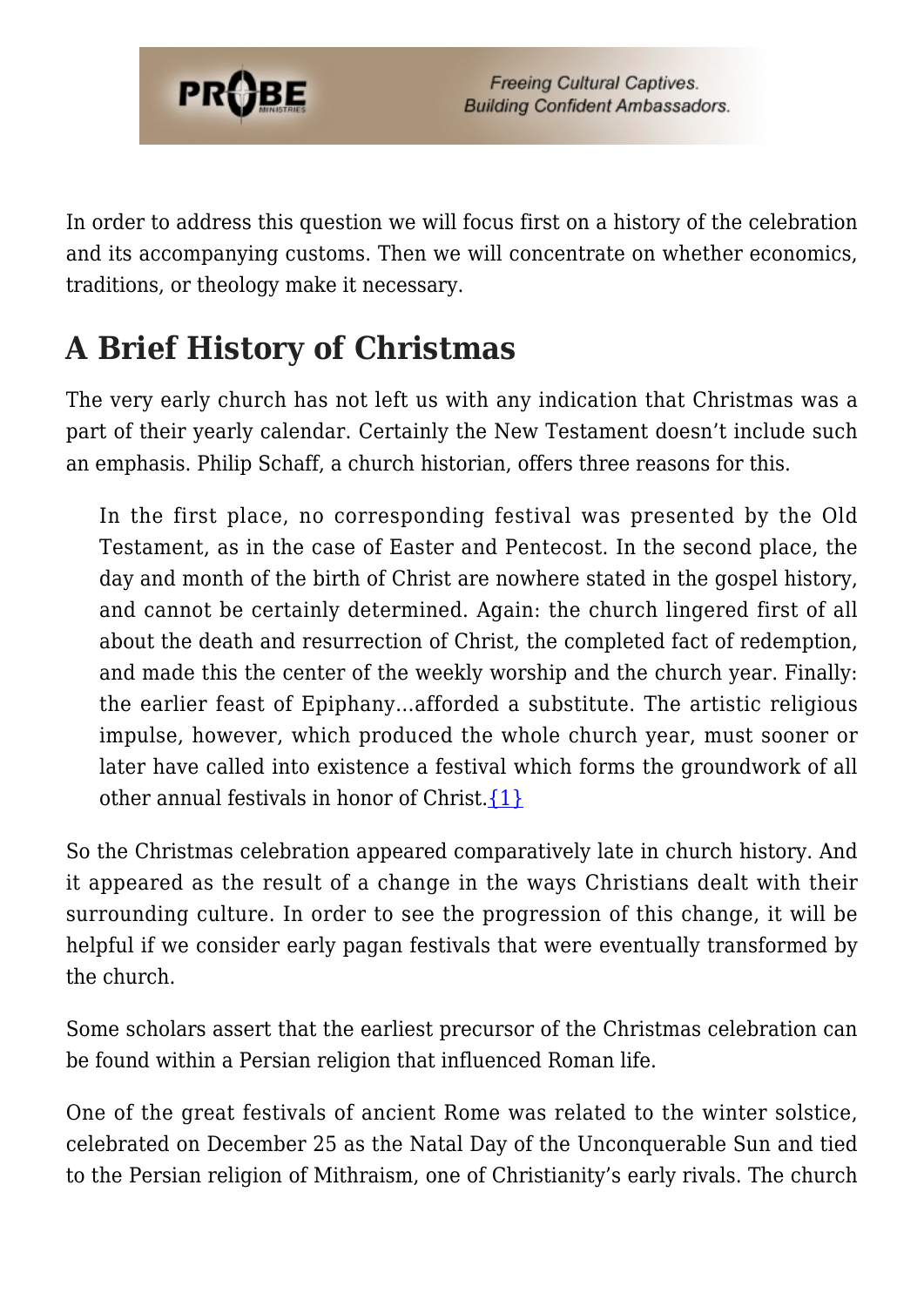

took over this day to turn the attention of Christians from the old heathen festival to the celebration of the "sun of righteousness." $\{2\}$ 

It is especially interesting to note that the mythological god Mithra, for whom Mithraism was named, "is described as being born from a rock, the birth being witnessed by shepherds on a day (December 25) that was later claimed by Christians as the nativity of Christ.["{3}](#page-12-1)

Actually "the Christmas festival was probably the Christian transformation or regeneration of a series of kindred heathen festivals…which were kept in Rome in the month of December, in commemoration of the golden age of universal freedom and equality, and in honor of the unconquered sun, and which were great holidays, especially for slaves and children." $\{4\}$  Our contemporary struggle with how to react to Halloween may be similar to the struggle the early church had with Christmas. In particular, they had to decide if they should and would celebrate the birth of Christ. Then the question was, when would this celebration take place? Their answers are instructive for us today.

Schaff describes this regeneration of heathen festivals in light of the cultural changes that began to affect the church:

Had the Christmas festival arisen in the period of the persecution, its derivation from these pagan festivals would be refuted by the then reigning abhorrence of everything heathen; but in the Nicene age this rigidness of opposition between the church and the world was in a great measure softened by the general conversion of the heathen. Besides, there lurked in those pagan festivals themselves, in spite of all their sensual abuses, a deep meaning and an adaptation to a real want; they might be called unconscious prophecies of the Christmas feast.  $\{5\}$ 

Frank Gaebelein informs us that before Christmas was recognized in the West another festival was prominent among Christians in the East.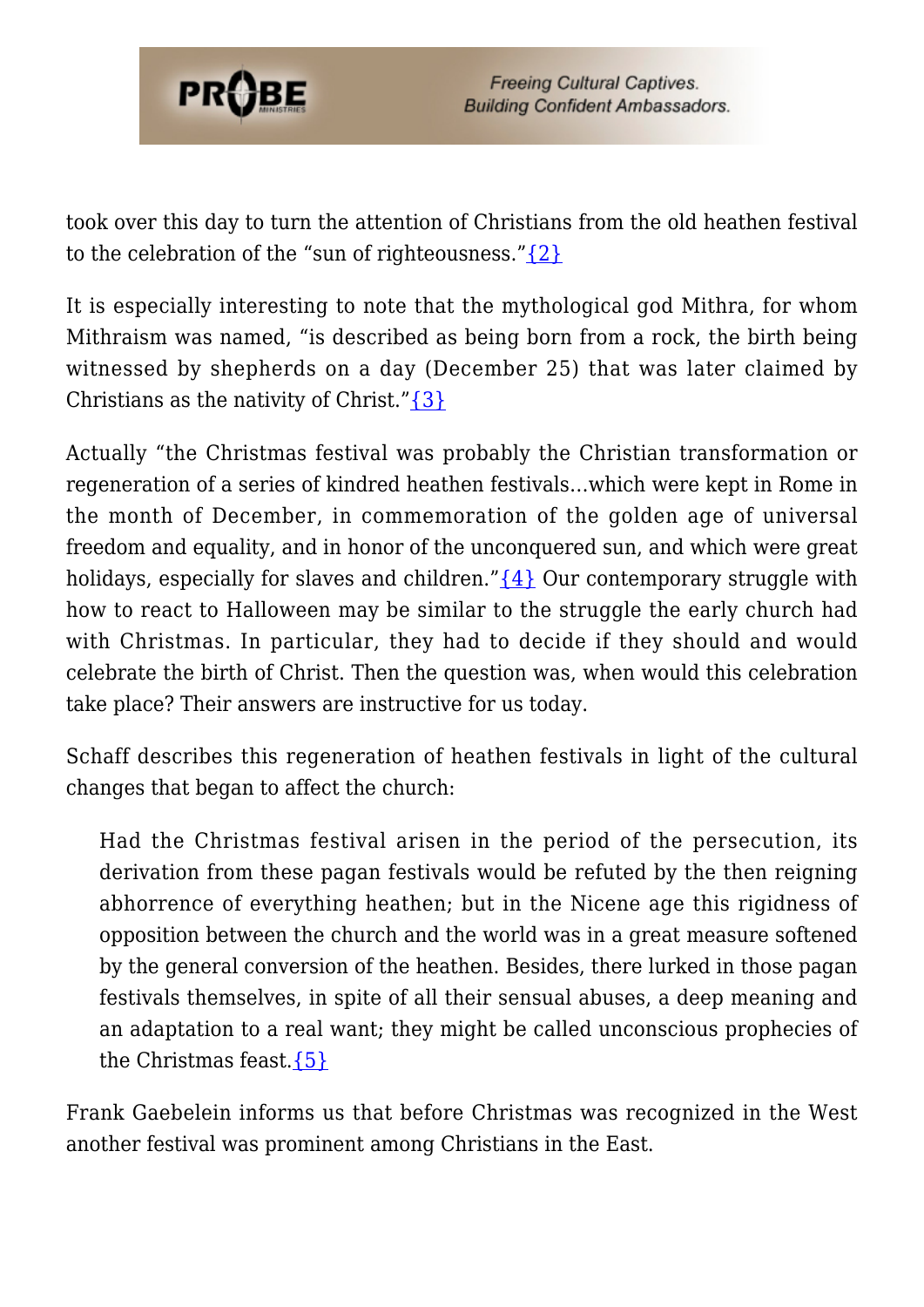

The earliest reference to December 25 as the date for the Nativity occurs in the Philocalian calendar, which refers to its Roman observance in A.D. 336. But recognition of December 25 [in the West] had been preceded by that of another date–January 6 [in the East], when Epiphany was celebrated first in relation to the baptism of Jesus in the river Jordan and later in relation to the coming of the wise men, or Magi, to worship the infant Jesus. ${6}$ 

When the emperor Constantine converted to Christianity he sanctioned the "Christianizing" of various pagan emphases. So he was probably influential "in the institution of a Christian feast of the birthday of the Sun of Righteousness' (Malachi 4:2) as a rival to the popular pagan festival of the Unconquered Sun (Sol Invictus) at the winter solstice." $\{7\}$  But it is helpful to know that his understanding of Christian doctrine was such that he "was not aware of any mutual exclusiveness between Christianity and his faith in the Unconquered Sun."[{8}](#page-12-6)

So from the era of Constantine (306-337) onward, Christmas (from the Old English Cristes Maesse, "Christ's Mass") was gradually included in Western culture. By the time of the Reformation most leaders, including Martin Luther, "were for the abolition of all feast days, except Sunday; but the…long habits of the people were against such a radical reform." $\{9\}$  "During Cromwell's time in seventeenth-century England [Christmas] was banned by Parliament, and in old New England the celebration of Christmas was officially forbidden."[{10}](#page-12-8) Now, of course, almost a quarter of each year is devoted to the celebration of Christmas in American culture. And as we will see, a variety of customs emphasize many facets of the season.

Should this history make us uneasy? Should we consider disbanding the Christmas season? Obviously some have answered, "Yes!" to these questions in the past and present. But perhaps the wiser response is to give heed to the long traditions of the church and decide if those traditions have a legitimate end. Then we are challenged to decide if we are to isolate ourselves from our culture,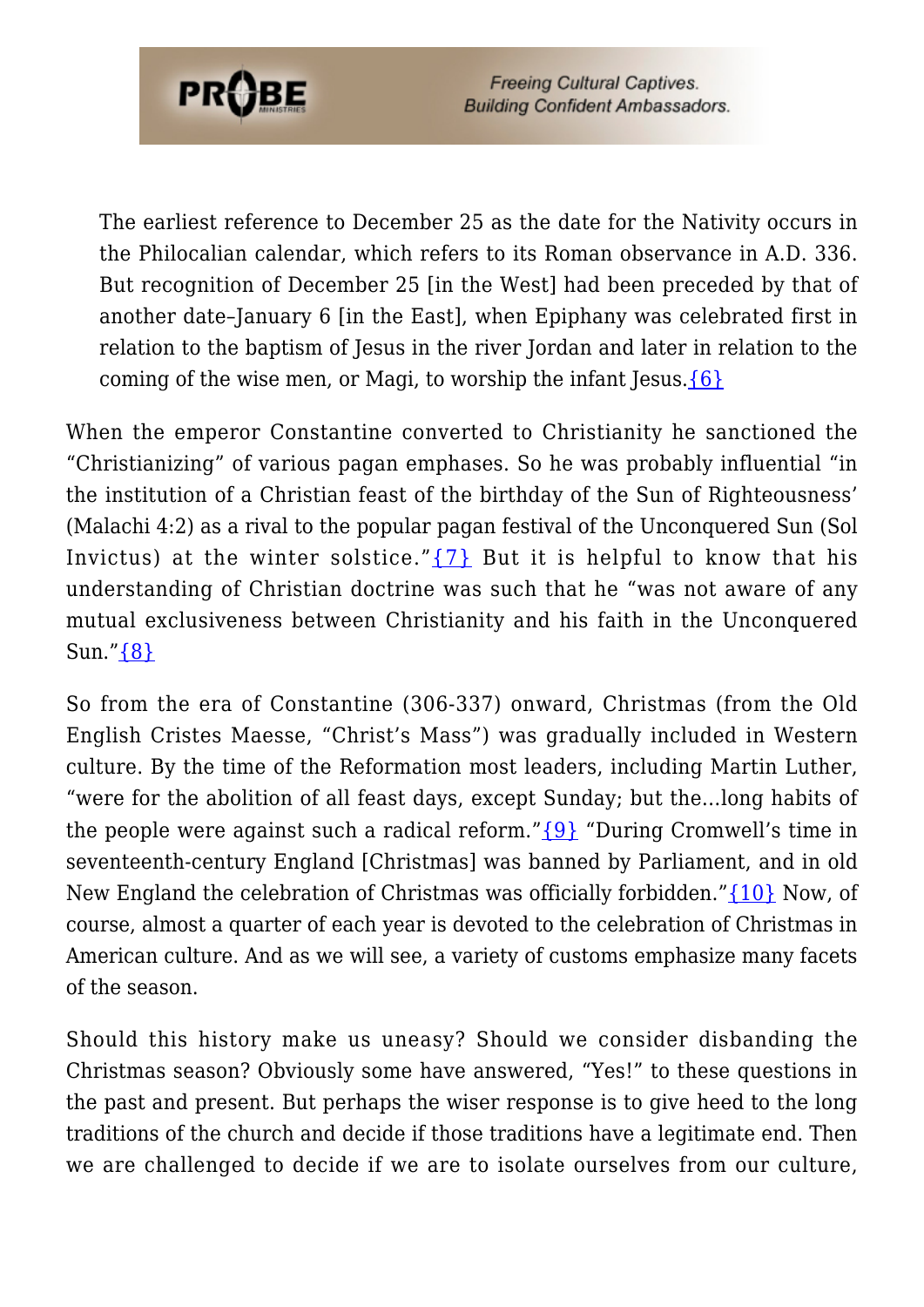

become like our culture, or transform our culture. At the present time it appears that we should reevaluate what it may mean to transform the Christmas season for the glory of God.

## **Customs**

The Christmas season includes many customs we take for granted. Where, when, and how did these customs come to have a place in the Christmas celebration? Their origination probably will surprise you.

#### **Merriment and Gifts**

"The merriment and giving of gifts, especially to children, may reflect the Roman Saturnalia.["{11}](#page-12-9) During this festival the Romans honored "the god of agriculture by engaging in much eating, drinking, visiting, masked reveling and notorious celebrations on the streets. Courts closed, and no one was convicted of a crime. Gambling was legal. Slaves dressed as their masters and were served by them. A mock king was chosen. Gifts were exchanged, at first simple wax candles or clay dolls." $\{12\}$ 

#### **Greenery and Lights**

"As for the use of greenery and lights, this goes back to the celebration of the Kalends of January in ancient Rome."[{13}](#page-12-11) Kalends was a celebration of the Roman new year. People gave each other gifts of green boughs, "honeyed things," lamps for light and warmth, and silver and gold objects. "Christians used candles symbolizing Christ as the Light of the World, seemingly a combination of Roman and Hebrew customs.["{14}](#page-12-12) Druids set lighted candles on tree branches. People in the Middle Ages put lighted candles in their windows on Christmas Eve to guide the Christ child on His way. No stranger was turned away, because it could have been Christ in disguise.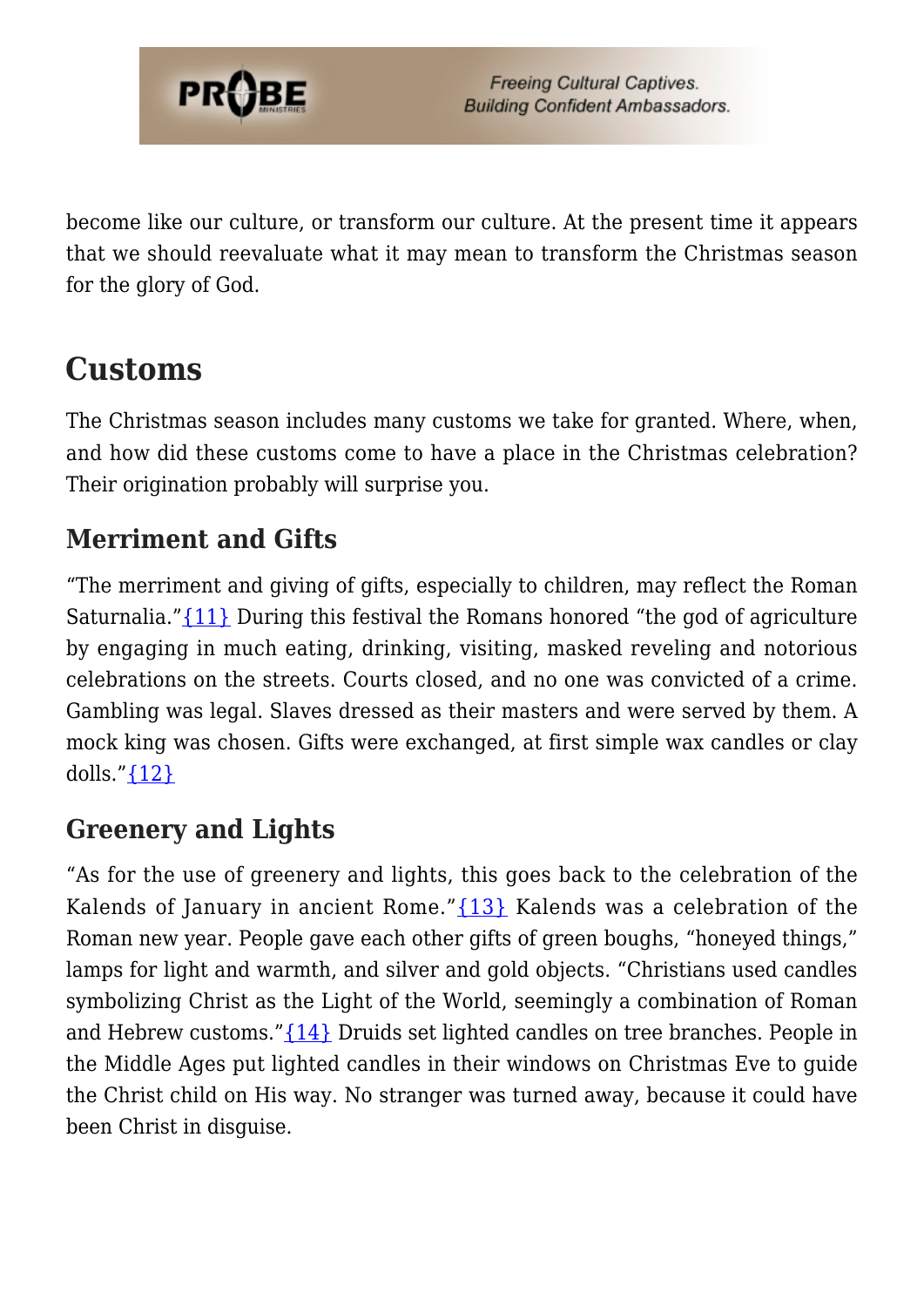

#### **Christmas Trees**

"Romans trimmed trees with trinkets and toys during the Saturnalia, and put candles on them to indicate the sun's return to earth." $\{15\}$  "Druids honored Odin by tying golden apples and other offerings to tree branches." $\{16\}$  In the eighth century, St. Boniface purportedly dedicated the fir tree to the Holy Child as a counter to the sacred oak of Odin. However, Martin Luther gets credit for the tree we are more familiar with." $\{17\}$  The Germans placed fruit, gilded nuts, gingerbread, paper roses, and glass balls on their trees. The Poles placed stars and angels. The Czechs made ornaments of painted egg shells.

#### **Manger Scene**

During the Middle Ages the manger scene was used to tell the story of Christ's birth. St. Francis of Assisi set up a nativity outside a cave with live animals and people. In France children gather moss, stones, and greens for a nativity scene which is called a creche.

## **Christmas Carols**

"The first Christmas hymns were written in the fifth century. Originally composed in Latin, they contained primarily theological topics. Carols (noels), songs with more human personal subjects, appeared in the 1200s. During the Middle Ages people incorporated drama and plays into the celebration of Christmas. Carols became an integral part of these reenactments. After the plays, carolers strolled down the street singing thus the birth of street caroling." $\{18\}$ 

## **The Yule Log**

The word yule refers to the feast of the nativity. Yule log refers to a large log formerly put on the hearth on Christmas eve as the foundation of the fire. Sometimes the Druids burned a Yule log to symbolically represent the removal of evil spirits and dissention in the family at Christmas.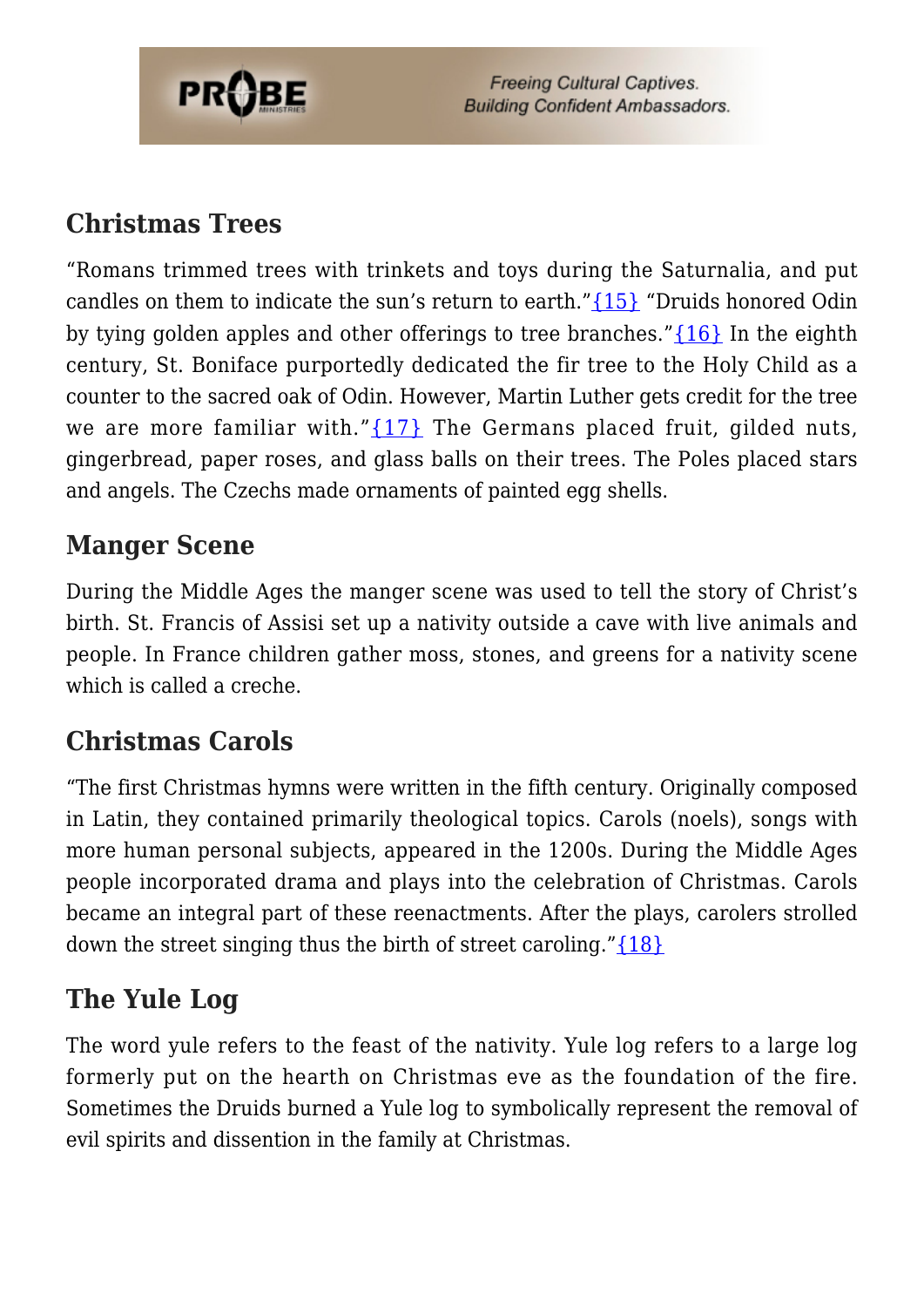

#### **Mistletoe**

For the Norsemen mistletoe was sacred to Frigga, goddess of love and mother of the sun god. Balder, her son, was killed by an arrow tip dipped in mistletoe. Frigga shed tears which became the mistletoe berries. Frigga would kiss everyone who passed beneath the tree. The Druids' high priest used a golden sickle to cut sacred mistletoe.

## **Holly**

The holly plant was sacred to the Roman god Saturn. Romans gave one another holly wreaths and decked images of Saturn with it. Christians decked their homes with it. Druids believed that holly remained green so the world would be beautiful when the sacred grove lost its leaves.

## **Poinsettia**

The poinsettia was brought to this country over one hundred years ago by Dr. Joel Poinsett, the first U.S. minister to Mexico.

## **Christmas Cards**

The first painted Christmas card was designed by John C. Horseley in 1846. The giving of cards became a tradition in Victorian England due to the queen and Charles Dickens' story "A Christmas Carol."

#### **Santa Claus**

"A popular medieval feast was that of St. Nicholas of Myra (c. 340) on December 6, when the saint was believed to visit children with admonitions and gifts, in preparation for the gift of the Christ child at Christmas. Through the Dutch, the tradition of St. Nicholas (Sinter Klass, hence 'Santa Claus') was brought to America in their colony of New Amsterdam, now New York."[{19}](#page-12-17) "Over the years the American Santa developed many of the secular characteristics of the British Santa, 'Father Christmas,' including entering a house through the chimney and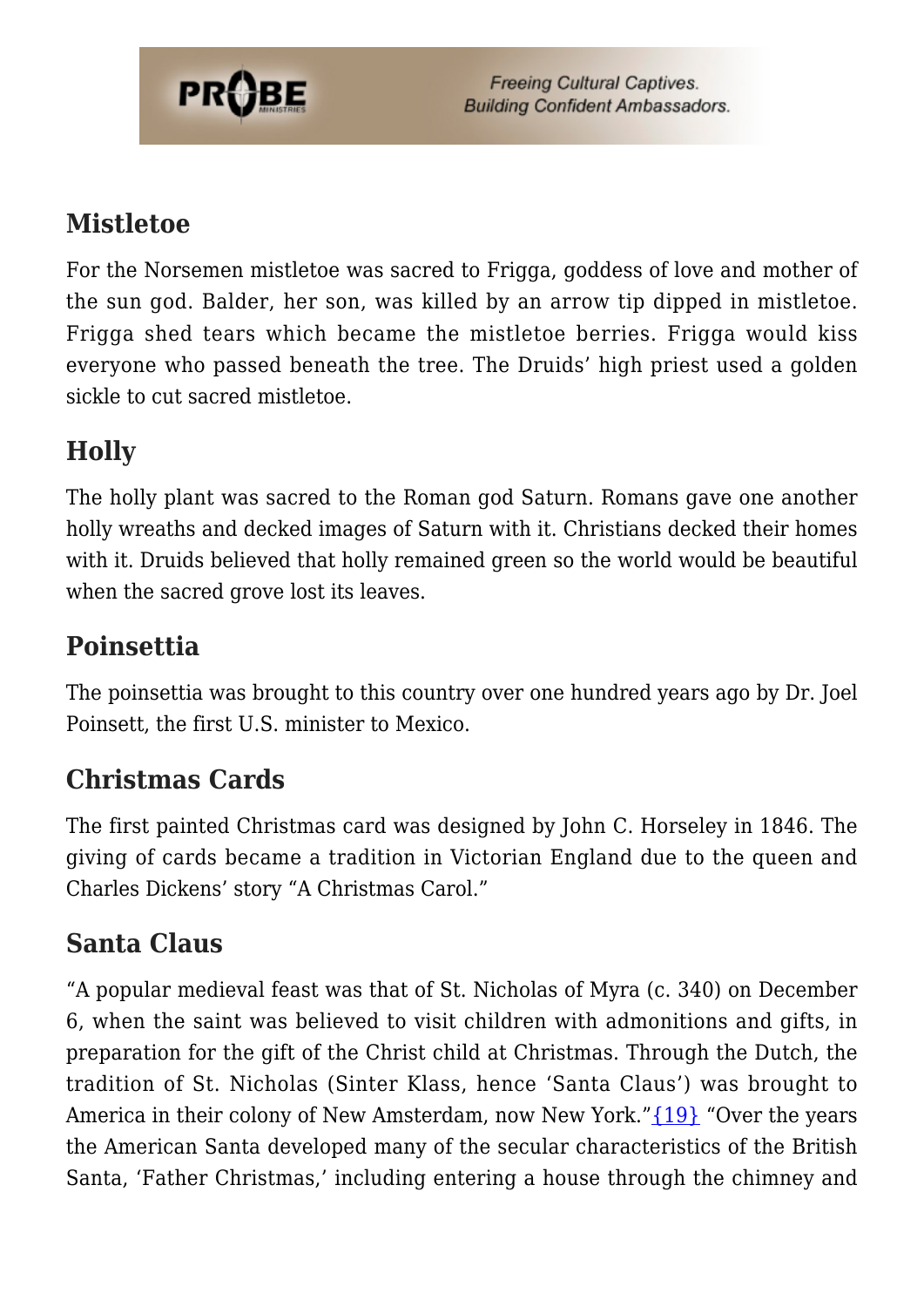

stuffing stockings hung near the chimney. This idea came from an old Norse (Scandinavian) legend. But the American Santa became better defined in the 1800s. Clement Moore in 1822 first described Santa in a fur- trimmed suit leading a sleigh pulled by reindeer in his poem, Twas the Night Before Christmas.'"[{20}](#page-12-18)

Now that we have scanned the history and customs of Christmas, can we conclude that any of it is necessary in our time? We will consider economics, traditions, and history/theology as we attempt to answer this question.

# **Is Christmas Necessary Economically?**

First, is Christmas necessary economically? C.S. Lewis, in his brusque, reasonable manner, gives us reasons to consider the question of the economic necessity of Christmas. He wrote:

Three things go by the name of Christmas. One is a religious festival. This is important and obligatory for Christians; but as it can be of no interest to anyone else, I shall naturally say no more about it here. The second (it has complex historical connections with the first, but we needn't go into them) is a popular holiday, an occasion for merry-making and hospitality. But the third thing called Christmas is unfortunately everyone's business…I mean of course the commercial racket.

Lewis then goes on to make the following statements about the "commercial racket":

- 1. It gives on the whole much more pain than pleasure.
- 2. Most of it is involuntary.
- 3. Things are given as presents which no mortal ever bought for himself.
- 4. The nuisance. $\{21\}$

Such comments probably "ring true" for many of us. But is it realistic to attempt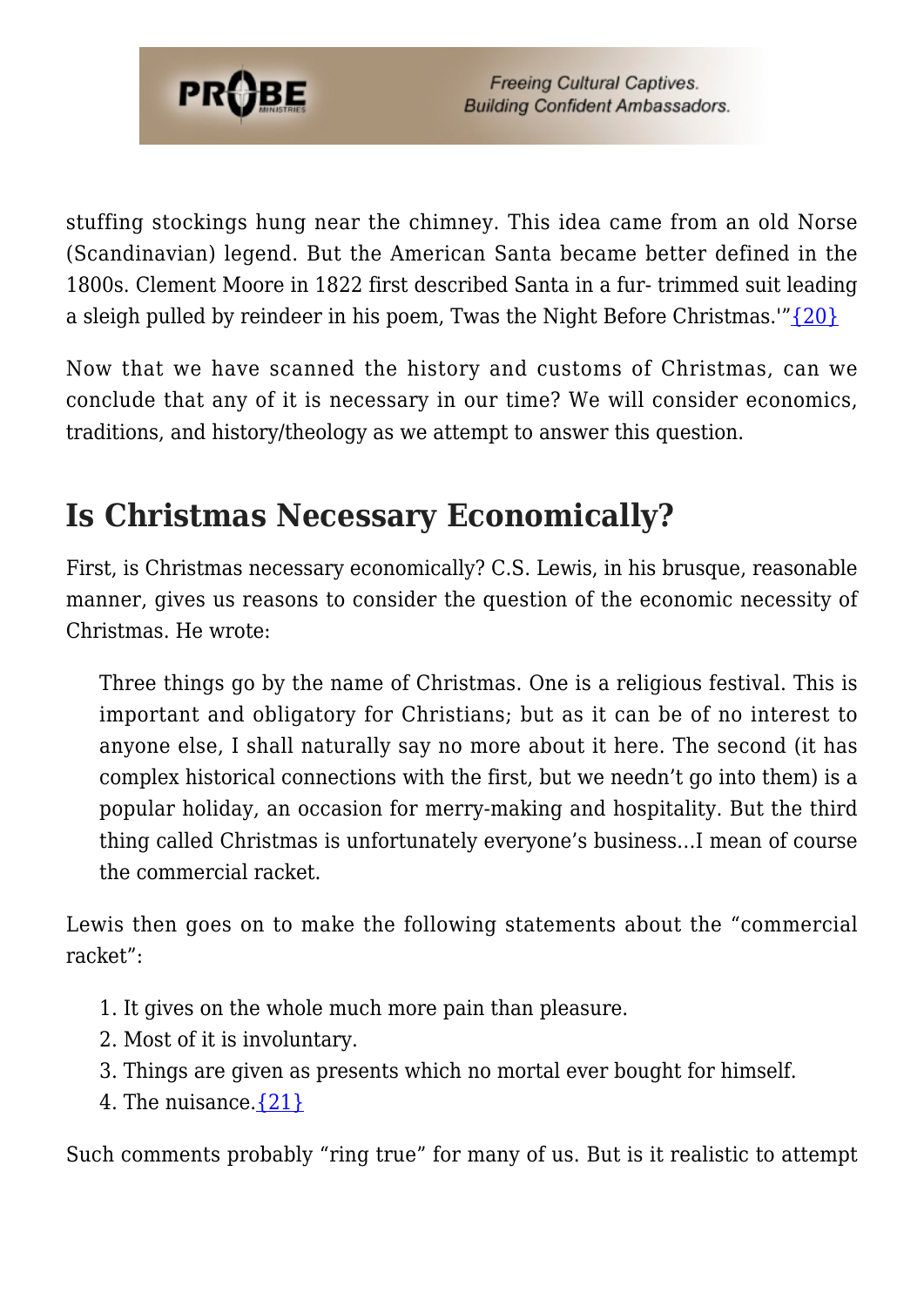

to eradicate what has become a major element of the economic system in this country? Helen Dunn Frame offers insights into this question:

As to economics, we might not be "less in debt" without Christmas purchases, because…over one quarter of the year's retail business is transacted [during the Christmas season] in everything from department stores to grocery stores. Without this holiday volume, year-round prices could be higher, and fewer jobs might be available.[{22}](#page-12-20)

Such reflection leaves us with a challenge. If we want to de-emphasize the commercial side of Christmas, how do we do it without upsetting the economy? Perhaps the economic gain that comes from the Christmas season can be supplanted by some other holiday or emphasis. But what would it be? Perhaps it would be overtly pagan, which would not leave us content. There seems to be no immediate answer to the dilemma the Christian faces while living in this country. I'm reminded of the slow eradication of slavery from the early church. If slavery had been eliminated immediately, it would have created chaos in the social and economic fabric. Thus there was a patient change as the church influenced the culture around it. Maybe that process can serve as a model for us.

## **Is Christmas Necessary Traditionally?**

Second, is Christmas necessary traditionally? Most of us live with traditions. There are national traditions, family traditions, religious traditions, sports traditions, military traditions, etc., that affect our lives. Some are good; others are not-so-good. Some are stifling; others provide stability and continuity. It seems that traditions are very much a part of what it means to be human.

The Christmas season is full of traditions. When we begin to focus on Christmas at the end of each year it usually means that we begin to give attention to the reestablishment of things passed from the previous generation to ours. A tree is put in the same place; the same decorations, most of which have a story of their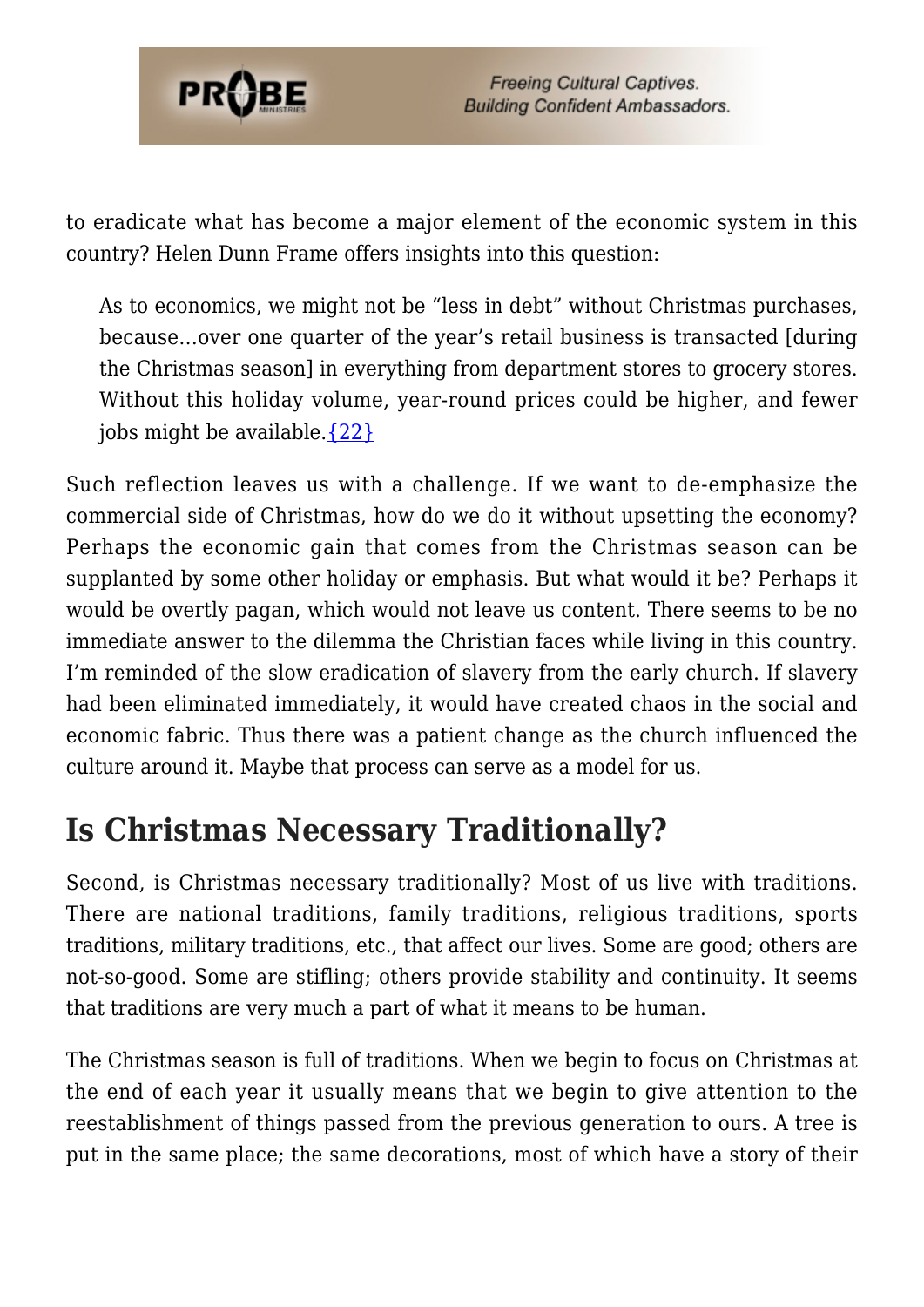

own, are extracted from storage; cards are written; gifts are purchased; and we devote a great deal of energy to one particular day with the renewed hope that a sense of peace and joy will infuse us. Even if those feelings don't characterize us when the celebration is over, we still strive for them the following year. And of course it is sad that many dread Christmas because the traditions that were a part of their past cannot be restored since those who shared the traditions are no longer here to share them.

So is Christmas necessary traditionally? In order to answer this, I want to offer three comments. First, Christmas traditions can be life-enhancing or stifling portions of our lives. It is up to us to decide which they will be. Second, traditions that bring family and friends together should be positive events. The positive nature of them is up to us. Third, traditions that point to the truth of the Incarnation are reminders of God's glorious provision for us. The way we construct our traditions will either lead us towards or away from this truth.

# **Is Christmas Necessary Historically or Theologically?**

Third, is Christmas necessary historically or theologically? Of our three questions, this is the only one that has a definite affirmative answer. Without the Incarnation there is no hope, and Christmas would be given over completely to economics and traditions devoid of Christ. Malcolm Muggeridge has written poignant phrases to describe the importance of the birth of Christ:

Thanks to the great mercy and marvel of the Incarnation, the cosmic scene is resolved into a human drama. A human drama in which God reached down to relate Himself to man and man reaches up to relate himself to God. Time looks into eternity and eternity into time, making now always and always now. Everything is transformed by this sublime drama of the Incarnation, God's special parable for man in a fallen world. $\{23\}$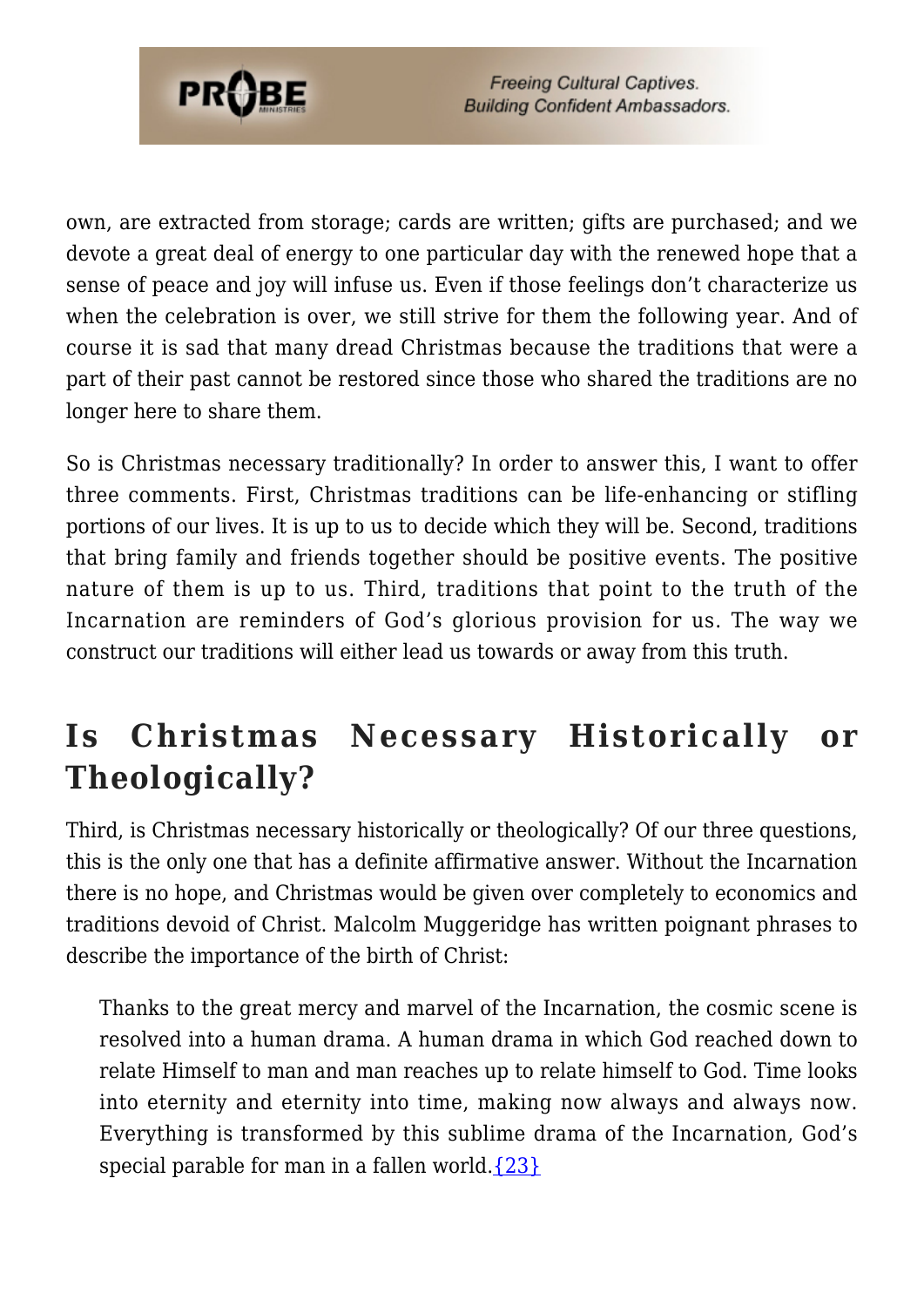

These profound comments lead me to consider what probably is the major fallacy of the Christmas season when Christ is not considered. That is, we attempt to "concoct" happiness and meaning without substance. As Muggeridge states, "I find myself more and more strongly aware that this is the true situation: that the hope of man, that he can create through human agency either a happy life as an individual or a satisfactory life as a collectivity, is the ultimate fantasy." $\{24\}$ Christmas without the historical birth of Jesus in space and time and the theological implications of that birth leave us grasping for something that cannot be obtained.

But some level of the implications of that birth can be grasped. Let's reawaken to the awesome presence of God in human flesh! To pass through the Christmas season without thoughtful contemplation of the wonder that "God with us" is shameful. "The Eternal Being, who knows everything and who created the whole universe, became not only a man but (before that) a baby, and before that a fetus inside a Woman's body. If you want to get the hang of it, think how you would like to become a slug or a crab." $\{25\}$  Consider these beautiful, penetrating phrases from the pen of Augustine:

He it is by whom all things were made, and who was made one of all things; who is the revealer of the Father, the creator of the Mother; the Son of God by the Father without a mother, the Son of man by the Mother without a father; the Word who is God before all time, the Word made flesh at a fitting time, the maker of the sun, made under the sun; ordering all the ages from the bosom of the Father, hallowing a day of today from the womb of the Mother; remaining in the former, coming forth from the latter; author of the heaven and the earth, sprung under the heaven out of the earth; unutterably wise, in His wisdom a babe without utterance; filling the world, lying in a manger.  $\{26\}$ 

C.S. Lewis contributes two memorable illustrations of the Incarnation as he considers what it means to assert that God descended to us: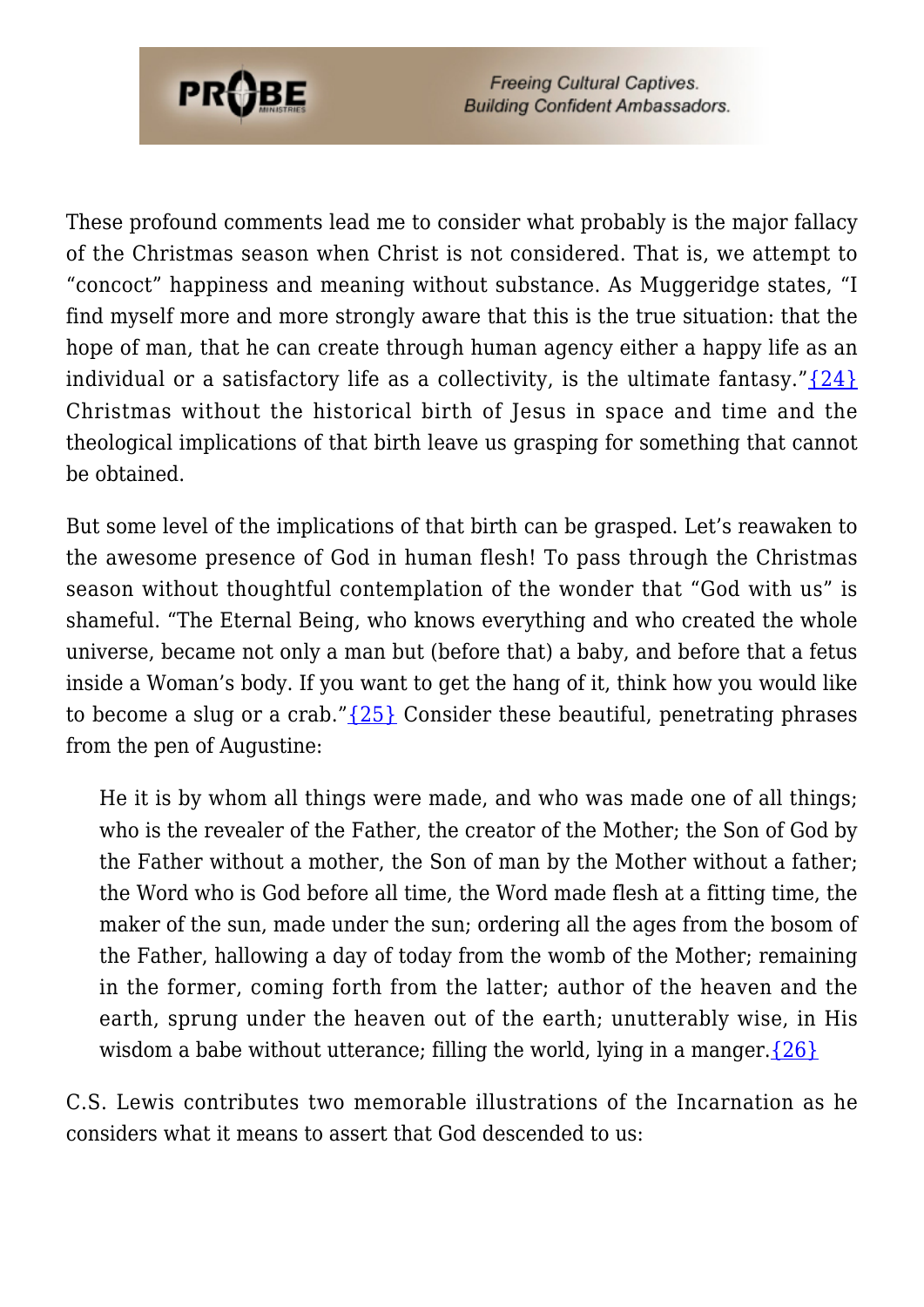

In the Christian story God descends to reascend. He comes down; down from the heights of absolute being into time and space, down into humanity….But he goes down to come up again and bring the whole ruined world up with Him. One has the picture of a strong man stooping lower and lower to get himself underneath some great complicated burden. He must stoop in order to lift, he must almost disappear under the load before he incredibly straightens his back and marches off with the whole mass swaying on his shoulders. Or one may think of a diver, first reducing himself to nakedness, then glancing in midair, then gone with a splash, vanished, rushing down through green and warm water into black and cold water, down through increasing pressure into the deathlike region of ooze and slime and old decay; then up again, back to color and light, his lungs almost bursting, till suddenly he breaks surface again, holding in his hand the dripping, precious thing that he went down to recover. He and it are both colored now that they have come up into the light: down below, where it lay colorless in the dark, he lost his color too. $\{27\}$ 

May we "break the surface" of our views of Christmas so that we can recover the precious thing that truly is Christmas: celebration of the birth of Jesus the Savior.

# **Conclusion**

No aspect of the contemporary celebration of Christmas is necessary in an absolute sense. But there is an economic necessity; this can be changed with great effort. Another economic emphasis could be devised at another time of the year for different reasons. There is a traditional necessity; but this can be met through other celebrations. Indeed, this need is met presently by many through other means. There is a historical/theological necessity that cannot be altered. If God had not become flesh, there would be no hope for mankind. There would be no birth of Christ, no death on our behalf, and no resurrection from death to life. Praise God He did humble Himself and become as a man!

#### <span id="page-11-0"></span>**Notes**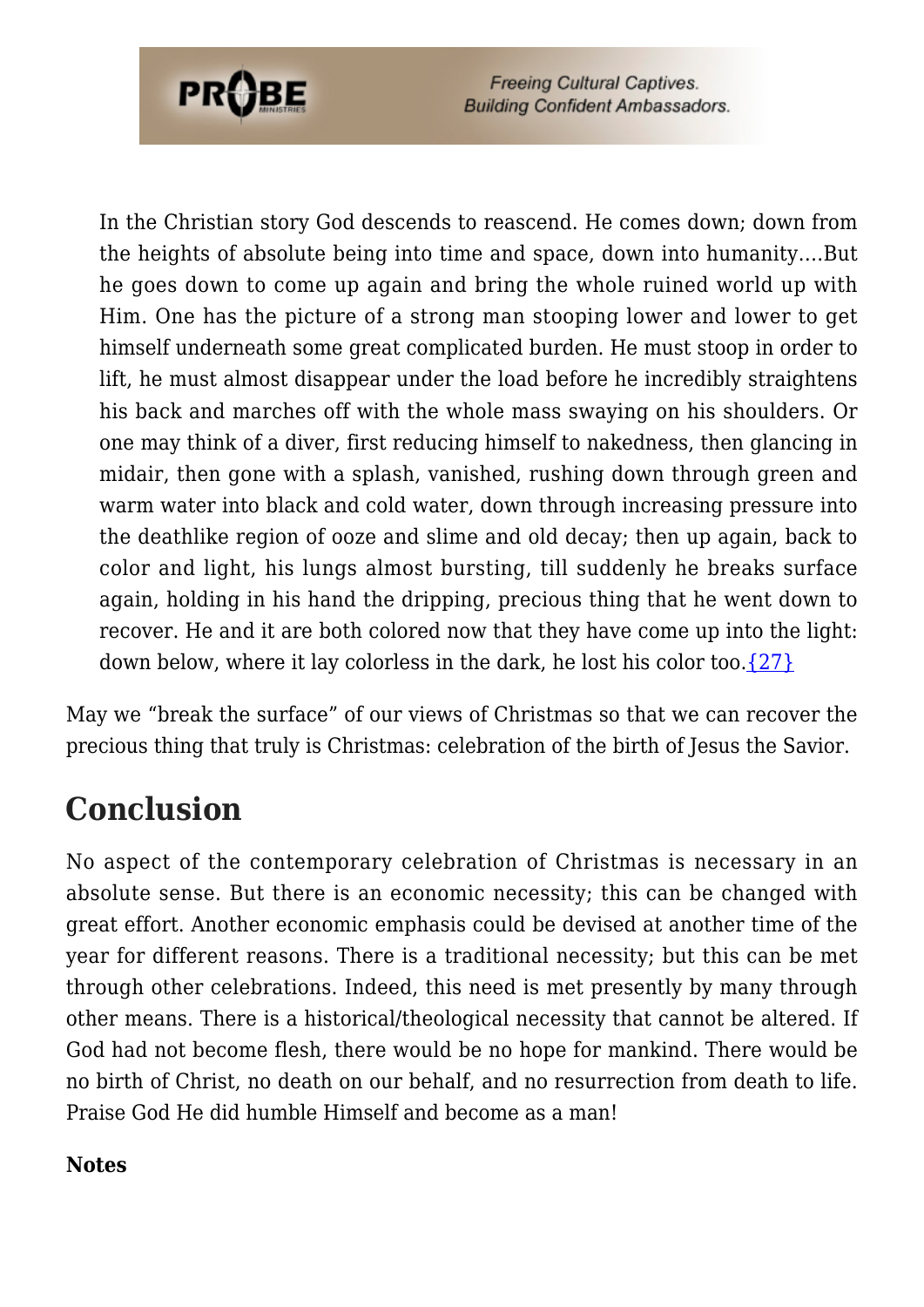

1. Philip Schaff, *History of the Christian Church*, vol. III (Grand Rapids, Mich.: Eerdmans, 1910), 395.

<span id="page-12-0"></span>2. Frank Gaebelein, "The Most Beautiful Story Ever Told," *Christianity Today* (7 December 1979):19.

<span id="page-12-1"></span>3. *The New Encyclopaedia Brittanica,* Macropaedia, 4:552.

<span id="page-12-2"></span>4. Schaff, 396.

<span id="page-12-3"></span>5. Ibid.

<span id="page-12-4"></span>6. Gaebelein, 19.

<span id="page-12-5"></span>7. *The New Encyclopaedia Brittanica,* 603.

<span id="page-12-6"></span>8. Owen Chadwick, *The Early Church* (Harmondsworth, Middlesex, England: Penguin, 1967), 126.

<span id="page-12-7"></span>9. Schaff, 393.

<span id="page-12-8"></span>10. Gaebelein, 19.

<span id="page-12-9"></span>11. Ibid.

<span id="page-12-10"></span>12. Helen Dunn Frame, "Life Without Christmas: What if they gave our holiday back to the heathens?" *The Dallas Morning News: Scene Magazine* (9 December 1979), 42.

<span id="page-12-11"></span>13. Gaebelein, 19.

<span id="page-12-12"></span>14. Frame, 42.

<span id="page-12-13"></span>15. Ibid.

<span id="page-12-14"></span>16. Ibid.

<span id="page-12-15"></span>17. Ibid.

<span id="page-12-16"></span>18. Bill Perry, *American Holidays* (Ephrata, Penn.: Multi-Language Media, 1995), 21-22.

<span id="page-12-17"></span>19. *The New Encyclopaedia Brittanica*, 604.

<span id="page-12-18"></span>20. Perry, 20.

<span id="page-12-19"></span>21. C.S. Lewis, "What Christmas Means to Me," *God in the Dock* (Grand Rapids, Mich.: Eerdmans, 1970), 304-305.

<span id="page-12-20"></span>22. Frame, 42.

<span id="page-12-22"></span><span id="page-12-21"></span>23. Malcolm Muggeridge, "Nature is a Parable," *National Review* (24 December 1982), 1614.